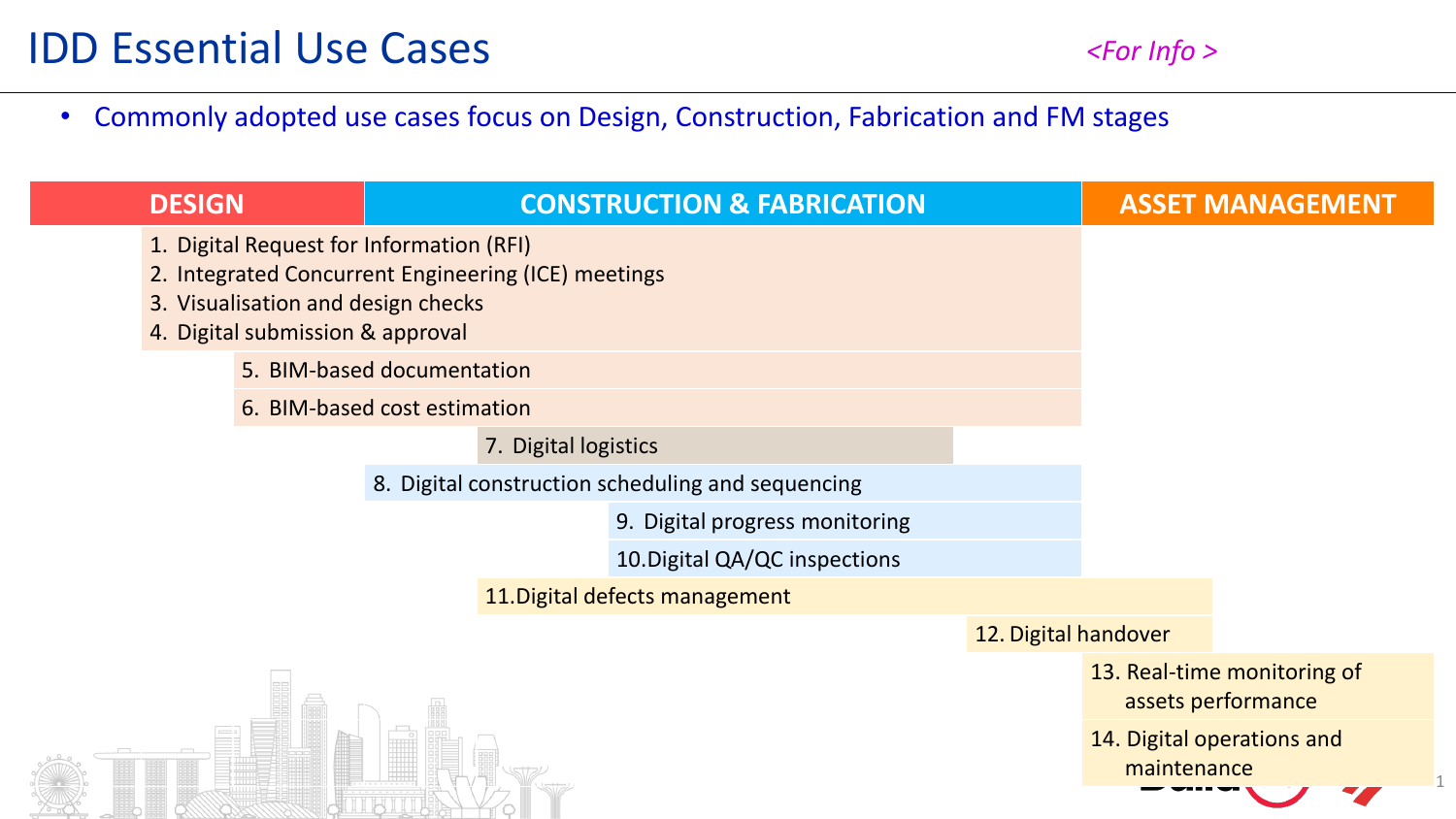| <b>DIGITAL USE CASE</b>                                                 | <b>DEFINITION</b>                                                                                                                                          | <b>DIGITAL DELIVERABLES</b>                                                                                   |  |
|-------------------------------------------------------------------------|------------------------------------------------------------------------------------------------------------------------------------------------------------|---------------------------------------------------------------------------------------------------------------|--|
| <b>Digital Request for Information</b><br>(RFI)                         | Use digital technology to request information or facilitate<br>communication, in relation to any issue arising from the<br>building works                  | • Issues and resolution dashboards<br>• Digital notes of discussion<br>• Updated BIM models                   |  |
| <b>Integrated Concurrent</b><br>2.<br><b>Engineering (ICE) meetings</b> | Conduct an ICE meeting using digital technology and BIM                                                                                                    | • Digital records of decisions, actions to be taken<br>and party responsible                                  |  |
| 3. Visualisation and design checks                                      | Utilise a BIM model, a digital 3 dimensional model or<br>immersive technology to visualise, seek feedback about and<br>validate the design of the building | • BIM or other digital 3D models<br>• Rendered models                                                         |  |
| 4. Digital submission & approval                                        | Use digital technology to submit and obtain approval relating<br>to the design of the building or any component involved in the<br>building works          | Tracking of design issues, comments, submission,<br>and revisions through digital means<br>• Decision records |  |
| <b>BIM-based documentation</b><br>5.                                    | Prepare documents based on information primarily generated<br>from a BIM model                                                                             | • BIM models<br>• Drawings<br>Tender specifications                                                           |  |



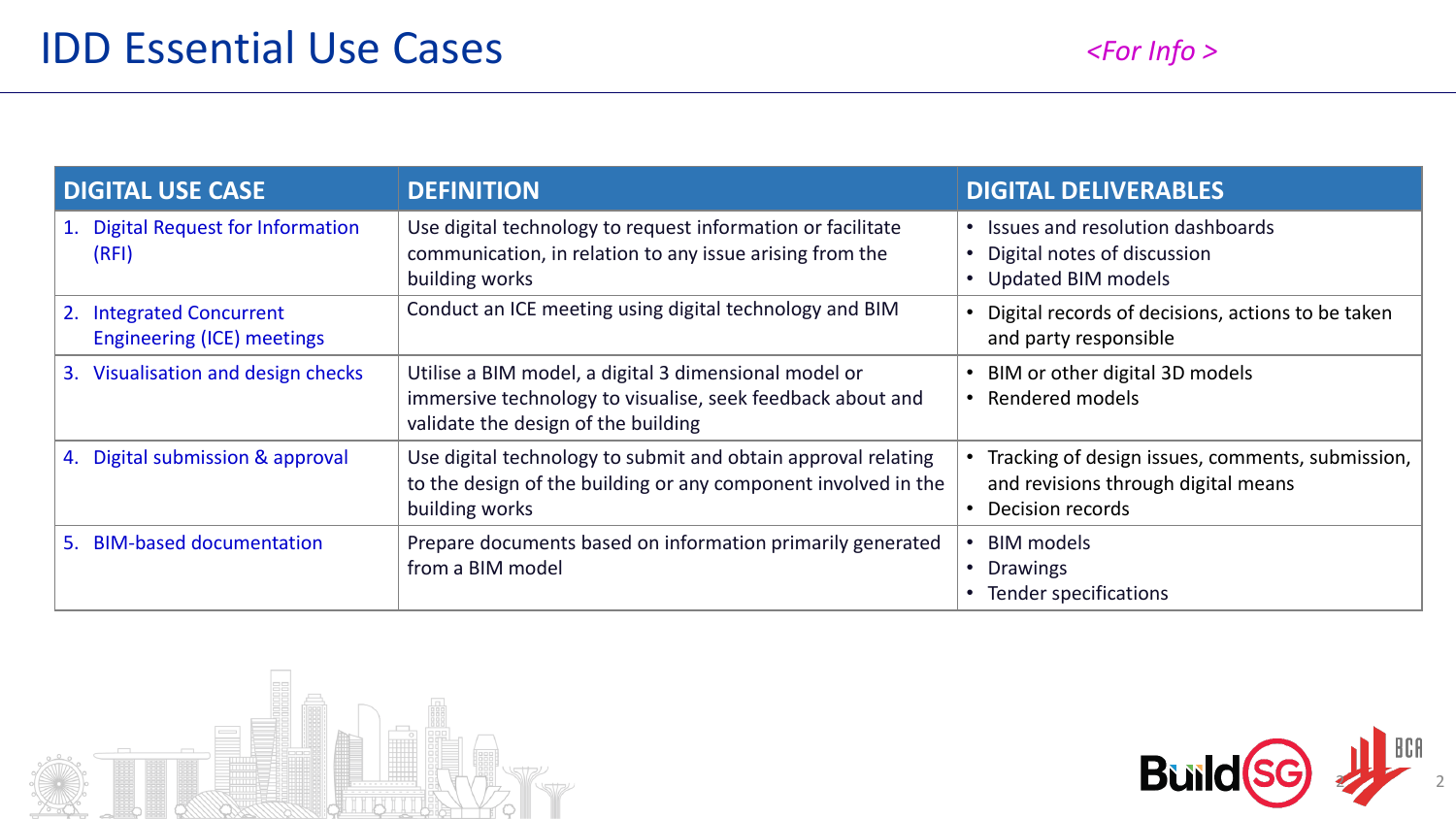## IDD Essential Use Cases

| <b>DIGITAL USE CASE</b>                                 | <b>DEFINITION</b>                                                                                                                                                                                           | <b>DIGITAL DELIVERABLES</b>                                                                        |
|---------------------------------------------------------|-------------------------------------------------------------------------------------------------------------------------------------------------------------------------------------------------------------|----------------------------------------------------------------------------------------------------|
| <b>BIM-based cost estimation</b><br>6.                  | Estimate costs at various stages of the building works based<br>on information generated from a BIM model                                                                                                   | • Costing models<br>• Costing and quantity-take-off documentation                                  |
| 7. Digital logistics                                    | Use digital technology to plan the prefabrication production<br>schedule of the building works, and digitally track and monitor<br>the production, delivery and installation of prefabricated<br>components | • Production schedule<br>• Digital logistic delivery records                                       |
| Digital construction scheduling<br>8.<br>and sequencing | Use digital scheduling to plan and monitor the construction<br>activities of the building works                                                                                                             | • Construction schedules, and sequencing models                                                    |
| Digital progress monitoring<br>9.                       | Use digital solutions or digital scanning to track and monitor<br>the progress of the building works                                                                                                        | • Records of site progress photos, or scanned<br>models<br>• Progress reports (actual vs planned); |
| 10. Digital QA/QC inspections                           | Use digital solutions to record the observations from site<br>inspections of the building works and track the necessary<br>follow-up actions taken                                                          | • Records of QA/QC site inspections;<br>• Audit trails of resolution/approvals                     |
| 11. Digital defects management                          | Use digital checklists or digital dashboards to manage and<br>track the defects of the building works and the rectification of<br>those defects                                                             | • Master defects list<br>• Defects rectification reports                                           |